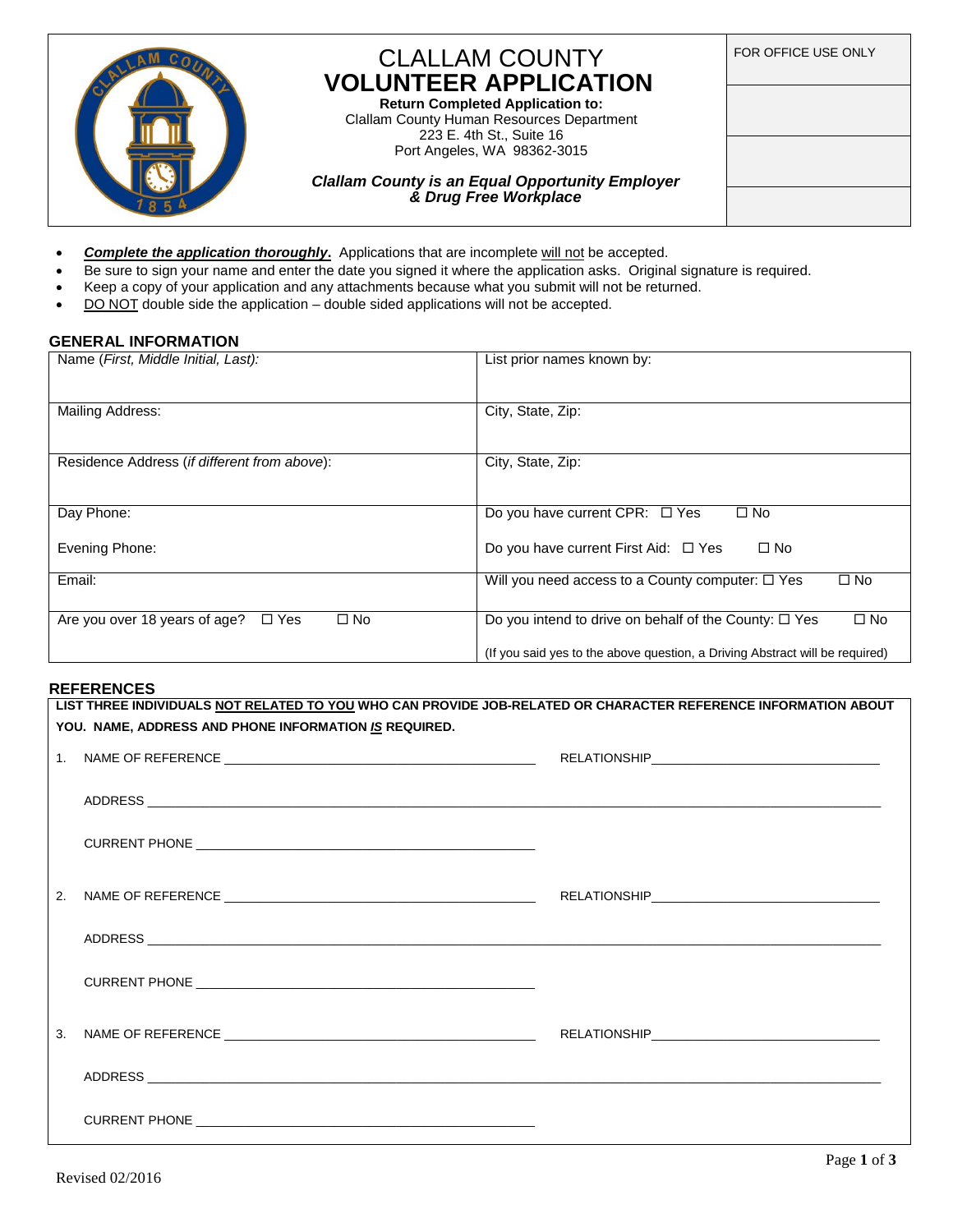### **SKILLS & LICENSES**

| ONILLO & LIUENOEO                                                                              |
|------------------------------------------------------------------------------------------------|
| Occupation/Work experience:                                                                    |
|                                                                                                |
|                                                                                                |
|                                                                                                |
|                                                                                                |
| Place of employment, if employed:                                                              |
| Volunteer experience:                                                                          |
|                                                                                                |
| Special training/courses (include computer training):                                          |
|                                                                                                |
| Are you fluent in any languages other than English? $\Box$ No $\Box$ Yes. If yes, please list: |

#### **ADDITIONAL INFORMATION:**

| <b>DRIVER'S LICENSE NO.:</b> | <b>EXP. DATE:</b><br><b>STATE ISSUING:</b> |                               |
|------------------------------|--------------------------------------------|-------------------------------|
| <b>STATE</b>                 | <b>YEARS (TO &amp; FROM)</b>               | <b>ISSUED UNDER WHAT NAME</b> |
|                              |                                            |                               |
|                              |                                            |                               |
| $\cdot$                      |                                            | $\cdots$                      |

**If more space is needed, please attach additional sheets of paper.**

#### **LIST STATES OTHER THAN WASHINGTON IN WHICH YOU HAVE RESIDED WITHIN LAST 10 YEARS (include County name & years):**

| <b>STATE</b> | <b>CORRESPONDING COUNTY</b> | <b>YEARS (TO &amp; FROM)</b> |
|--------------|-----------------------------|------------------------------|
|              |                             |                              |
|              |                             |                              |
|              |                             |                              |
|              |                             |                              |
|              |                             |                              |

**If more space is needed, please attach additional sheets of paper.**

#### **Indicate the type of volunteer work you are interested in:**

| □ Adopt-A-Park            | $\Box$ Camp Host       | $\Box$ Streamkeepers       |
|---------------------------|------------------------|----------------------------|
| □ One Dav Park Proiect    | □ Office Assistant     | $\Box$ County Fair         |
| □ Olympic Discovery Trail | □ Juvenile Services    | □ Sheriff's Department/SAR |
| $\Box$ Other (specify)    | $\Box$ Other (specify) | $\Box$ Other (specify)     |

Time Commitment (*check one category*):  $\Box$  1 day  $\Box$  less than 3 months  $\Box$  more than 3 months  $\Box$  more than 1 year

| How did you hear about our volunteer opportunities (check all that apply)? |                 |             |            |                   |
|----------------------------------------------------------------------------|-----------------|-------------|------------|-------------------|
| □ School □ County Posting                                                  | $\Box$ Brochure | □ Newspaper | □ Radio/TV | □ Other (specify) |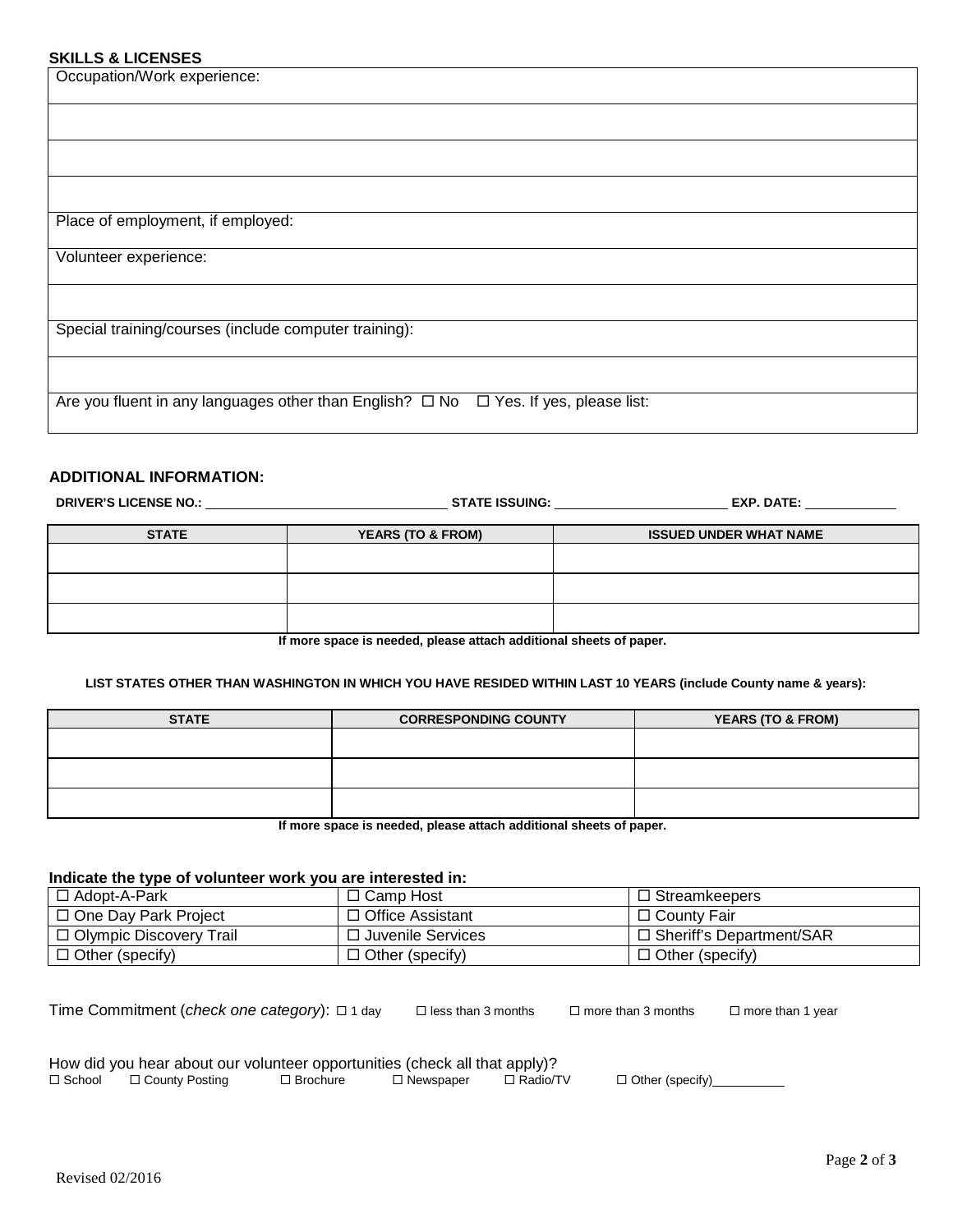Clallam County does not place volunteers in positions of direct supervision by a relative. Please list any relatives (including spouse) employed by Clallam County:

| Name of Relative: | Department: |
|-------------------|-------------|
| Name of Relative: | Department: |

#### EMERGENCY CONTACTS

Please list two people to notify in case of emergency. *If under 18 years of age, please list a parent/guardian as ONE of the two people to contact in case of an emergency.* 

#### ACCOMMODATIONS

**PLEASE NOTE:** Clallam County will provide reasonable accommodations for the testing and interview of qualified volunteer applicants upon request. Providing for accommodations will not affect consideration of your application. Please indicate if an accommodation is necessary and how we might assist you:

#### **Notice to Volunteers**

Volunteers are not considered to be Clallam County employees for any purpose. Injury compensation will be provided as described in the service agreement. The data furnished on this form is furnished voluntarily and will only be used to contact, interview and place volunteers in their assignments. Volunteers are expected to track all hours served on the time sheets provided. This is a requirement for volunteering with Clallam County and provides injury compensation, should that be necessary, and recognition benefits. Selection and dismissal as a volunteer is totally at the discretion of the department head or elected official and may be with or without cause. No property rights are created by volunteering for the County. NOTE: Based on length of time applicant is volunteering, additional training may be required.

SIGNATURE: DATE: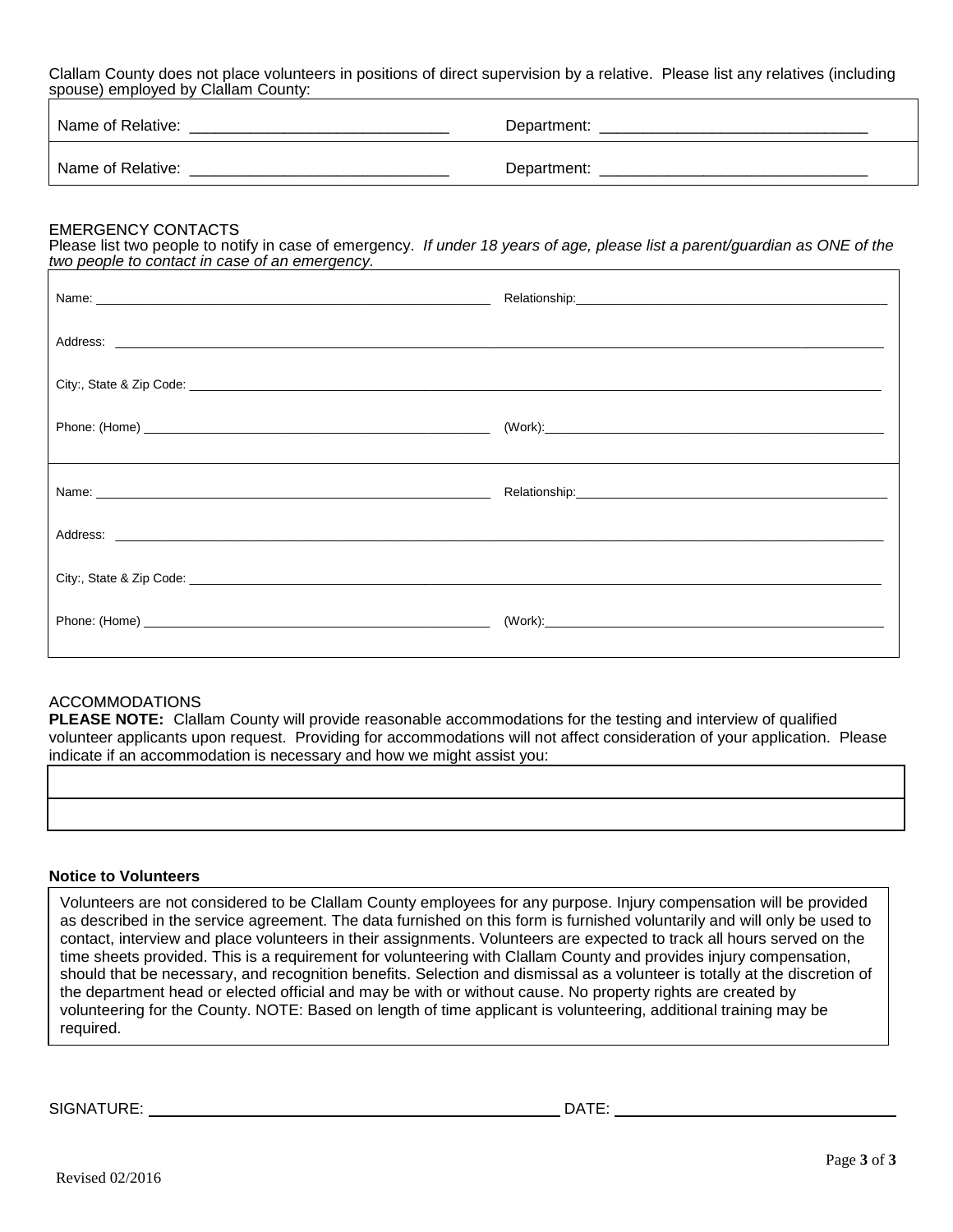

## CLALLAM COUNTY Request for Driving Record

## *Completed Form must be Submitted with Application*

| T NAME       | <b>NAME</b>   | <b>NAME</b> |
|--------------|---------------|-------------|
| <b>FIRST</b> | <b>MIDDLE</b> | .AS         |
|              |               |             |

| PLEASE COMPLETE THE FOLLOWING: DO YOU HAVE A VALID DRIVER'S LICENSE? $\Box$ YES $\Box$ NO $\Box$ FYES, PLEASE INDICATE<br>STATE/NUMBER:<br>VIOLATIONS OR BEEN INVOLVED IN A VEHICULAR ACCIDENT IN THE LAST 5 YEARS? $\Box$ YES $\hfill\Box$ NO. IF YES, PLEASE LIST AND<br>EXPLAIN ALL INCIDENTS. INCLUDE ANY NOTICES YOU HAVE RECEIVED SINCE GETTING AN ABSTRACT OF DRIVING RECORD WITHIN<br>THE LAST 6 MONTHS. |                   |                                      |
|------------------------------------------------------------------------------------------------------------------------------------------------------------------------------------------------------------------------------------------------------------------------------------------------------------------------------------------------------------------------------------------------------------------|-------------------|--------------------------------------|
| <b>STATE</b>                                                                                                                                                                                                                                                                                                                                                                                                     | <b>MONTH/YEAR</b> | <b>TYPE OF VIOLATION/EXPLANATION</b> |
|                                                                                                                                                                                                                                                                                                                                                                                                                  |                   |                                      |
|                                                                                                                                                                                                                                                                                                                                                                                                                  |                   |                                      |
|                                                                                                                                                                                                                                                                                                                                                                                                                  |                   |                                      |
|                                                                                                                                                                                                                                                                                                                                                                                                                  |                   |                                      |
|                                                                                                                                                                                                                                                                                                                                                                                                                  |                   |                                      |

#### *If more space is needed, please attach additional sheets of paper.*

Infractions or citations will not necessary remove you from consideration, but the County will consider your driving record and insurability when making employment decisions.

#### **The information provided above is true to the best of my knowledge. I understand that providing false Information is cause for elimination in the selection process or dismissal from employment.**

### **Signed: \_\_\_\_\_\_\_\_\_\_\_\_\_\_\_\_\_\_\_\_\_\_\_\_\_\_\_\_\_\_\_\_\_\_\_\_\_\_\_\_\_\_\_\_\_\_\_\_\_\_\_\_\_\_\_\_\_\_\_ Date: \_\_\_\_\_\_\_\_\_\_\_\_\_\_\_\_\_\_\_\_\_\_**

**A Complete Driving Record:** For pre-employment purposes, once a *Conditional Offer of Employment* has been made*,* Applicants need to submit their Driving Abstract to Clallam County Human Resources. Complete driving records may be obtained online from the Washington State Department of Licensing, or at any Washington State Department of Licensing branch office, for a fee of \$13.00. (Other states may have different procedures.) This fee is at the applicant's own expense. We will only accept driving records that are *less than six (6) months old*.

**Volunteers:** Please note County Volunteers are also expected to submit a Driving Abstract. Refer to the above paragraph for information on where to do so. This fee will be reimbursed by the County. However, you must submit your receipt in order to be reimbursed. Please understand that reimbursement may take up to three weeks.

#### **County Driving Standards:**

Applicants for positions in which the occupant is expected to operate a motor vehicle must be at least 18 years old and will be required to present a valid Washington State driver's license with any necessary endorsements. Driving records of applicants may be checked. Applicants may be disqualified from driving on behalf of the County under the following circumstances:

**Violations:** More than two moving infractions within the preceding three years, or felony, or criminal traffic violations within the preceding five years.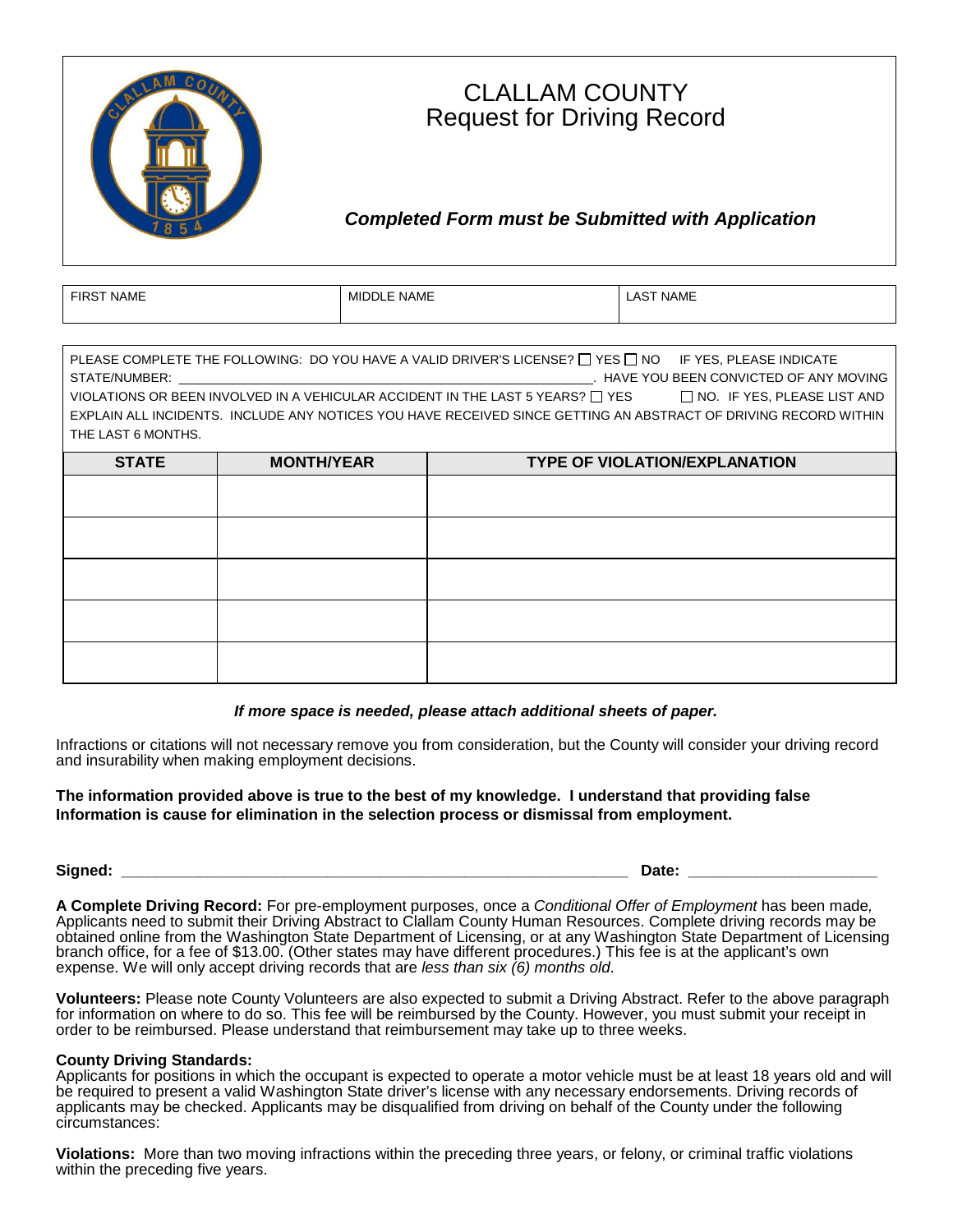

## **CLALLAM COUNTY VOLUNTEER WAIVER AND AUTHORIZATION to Release Personal History Information**

**to be completed by applicant and submitted with application** THIS FORM MUST BE NOTARIZED

A complete personal and criminal background investigation will be conducted before volunteering for this position. Therefore, the following information is necessary. Proof of name and date of birth is required. I fully understand that this document, and all information contained herein, is subject to release during the process of collecting information outlined below.

#### **I CERTIFY THAT THE INFORMATION PROVIDED BELOW IS COMPLETE AND ACCURATE:**

| <b>NAME:</b><br>_________________ |  |
|-----------------------------------|--|
|                                   |  |

**OTHER NAMES KNOWN BY: \_\_\_\_\_\_\_\_\_\_\_\_\_\_\_\_\_\_\_\_\_\_\_\_\_\_\_\_\_\_\_\_\_\_\_\_\_\_\_\_\_\_\_\_ DATE OF BIRTH: \_\_\_\_/\_\_\_\_/\_\_\_\_**

#### **WAIVER AND AUTHORIZATION TO RELEASE INFORMATION:**

TO WHOM IT MAY CONCERN: I, \_\_\_\_\_\_\_\_\_\_\_\_\_\_\_\_\_\_\_\_\_\_\_\_\_, sign this waiver and authorization (or "authorization") knowingly and voluntarily and acknowledge by signing this document I am surrendering certain legal rights I may otherwise hold, such as those<br>provided in federal law at 5 U.S.C. §552(a). I, \_\_\_\_\_\_\_\_\_\_\_\_\_\_\_\_\_\_\_\_\_\_\_\_\_\_\_\_\_\_\_\_, do hereby au provided in federal law at 5 U.S.C. §552(a). I, \_\_\_\_\_\_\_\_\_\_\_\_\_\_\_\_\_\_\_\_\_\_\_\_\_\_\_\_\_\_\_\_\_\_\_\_, do hereby authorize a review and full disclosure of all records, or any part thereof, concerning myself, by and to any duly authorized agent of Clallam County, whether the said records are of public, private or confidential nature.

I emphasize that the intent of this authorization is to provide full and free access to the background and history of my personal and professional life, for the specific purpose of pursuing a background investigation that may provide pertinent data for the Clallam County Human Resources Department to consider in determining my suitability as a volunteer for Clallam County**.** I understand that all materials pertaining to this background investigation become the property of the Clallam County Human Resources Department and I will not have access to any of the background investigation.

The intent of this authorization is to give my consent to Clallam County Human Resources to verify my education as claimed (if needed); obtain arrest, trial and/or convictions for alleged or actual violations of law, including criminal, civil and /or traffic records. In essence, I consent to a criminal history search, education verification (as needed), and references to be contacted (as needed) so as to properly evaluate my suitability for the volunteer position I have applied for. In addition, this information is needed by Clallam County Human Resources to reflect that a proper background investigation has been completed in order to meet internal insurance qualification standards.

I agree to indemnify and hold harmless any person to whom this request is presented and their agents and employees, from and against all claims, damages, losses and expenses, including reasonable attorney's fees, arising out of or by reason of their compliance with this request. I also agree to indemnify and hold harmless Clallam County, its agents and employees from and against all claims for damages, losses and expenses, including reasonable attorney's fees, arising out of, or by reason of, release of such information identified in this document. I further understand, the sources of confidential information will not be revealed to me.

\* A photocopy of this release form will be valid as an original thereof, even though the said photocopy does not contain an original writing of my signature. The original of this form is maintained at the Clallam County Human Resources Department and will be made available upon request.

This release will expire one (1) year after date of execution and, prior to that time may be deemed irrevocable.

| Signature | a (SIGN IN FRONT OF NOTARY)<br>the contract of the contract of the contract of the contract of the contract of the contract of the contract of | Date<br>cution.<br>∴ ot Fxec<br>. |
|-----------|------------------------------------------------------------------------------------------------------------------------------------------------|-----------------------------------|

\_\_\_\_\_\_\_\_\_\_\_\_\_\_\_\_\_\_\_\_\_\_\_\_\_\_\_\_\_\_\_\_\_\_\_\_\_\_\_\_\_\_\_\_\_\_\_\_\_\_\_\_\_\_\_\_\_\_\_\_\_\_\_\_\_\_\_\_\_\_\_ Printed Name

| TO BE COMPLETED BY NOTARY PUBLIC |     |                                                                                                                 |        |  |
|----------------------------------|-----|-----------------------------------------------------------------------------------------------------------------|--------|--|
|                                  |     | Subscribed and sworn to before me this                                                                          | day of |  |
|                                  | )SS |                                                                                                                 | 20     |  |
| NOTARY SEAL                      |     | I, the undersigned notary public, do affirm that the above individual has presented valid identification to me. |        |  |
|                                  |     | SIGNATURE OF NOTARY PUBLIC                                                                                      |        |  |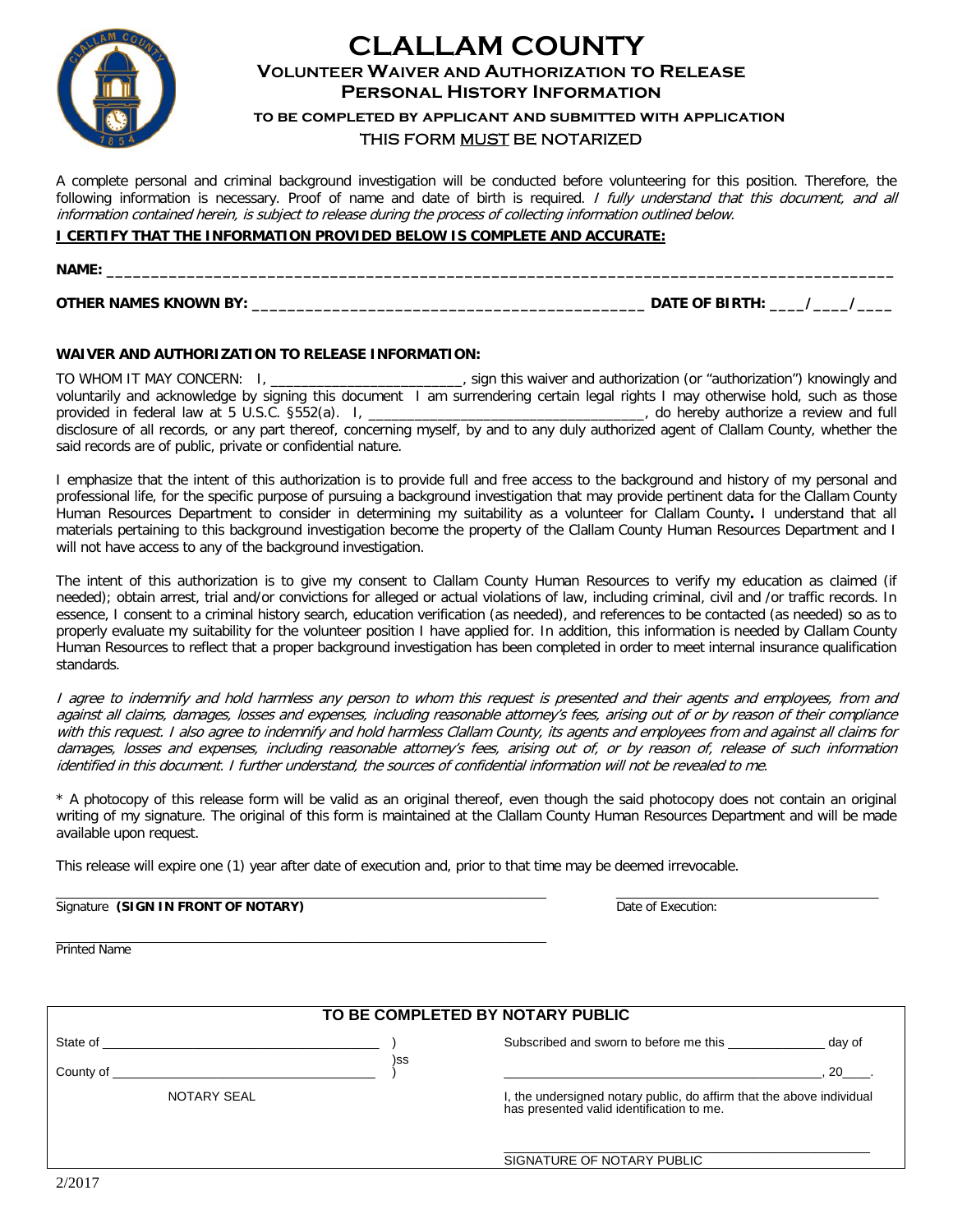

# Clallam County Volunteer Disclosure Statement

Pursuant to the requirements of RCW 43.43.830-840, we must ask you to complete the following disclosure statement. This information will be kept confidential.

Have you ever been convicted of any of the following crimes against persons?

- YES NO ☐ ☐ Aggravated, first or second degree murder
- ☐ ☐ First or second degree kidnapping
- ☐ ☐ First, second or third degree assault
- ☐ ☐ First, second or third degree rape
- ☐ ☐ First, second or third degree statutory rape
- ☐ ☐ First or second degree robbery
- ☐ ☐ First degree arson
- ☐ ☐ First degree burglary
- ☐ ☐ First or second degree manslaughter
- ☐ ☐ First or second degree extortion
- ☐ ☐ Indecent liberties
- ☐ ☐ Incest
- ☐ ☐ Vehicular homicide
- ☐ ☐ First degree promoting prostitution
- ☐ ☐ Communication with a minor
- ☐ ☐ Unlawful imprisonment
- ☐ ☐ Simple assault
- ☐ ☐ Sexual exploitation of minors
- ☐ ☐ First or second degree criminal mistreatment
- ☐ ☐ Child abuse or neglect as defined in RCW 25.44.020
- ☐ ☐ First or second degree custodial interference
- ☐ ☐ Malicious harassment
- ☐ ☐ First, second or third degree child molestation
- ☐ ☐ First or second degree sexual misconduct with a minor
- ☐ ☐ Patronizing a juvenile prostitute
- ☐ ☐ Child abandonment
- ☐ ☐ Promoting pornography
- □ □ Selling or distributing erotic material to a minor
- ☐ ☐ Custodial assault
- ☐ ☐ Violation of child abuse restraining order
- ☐ ☐ Child buying or selling
- ☐ ☐ Prostitution
- ☐ ☐ Or any of these crimes as they have been renamed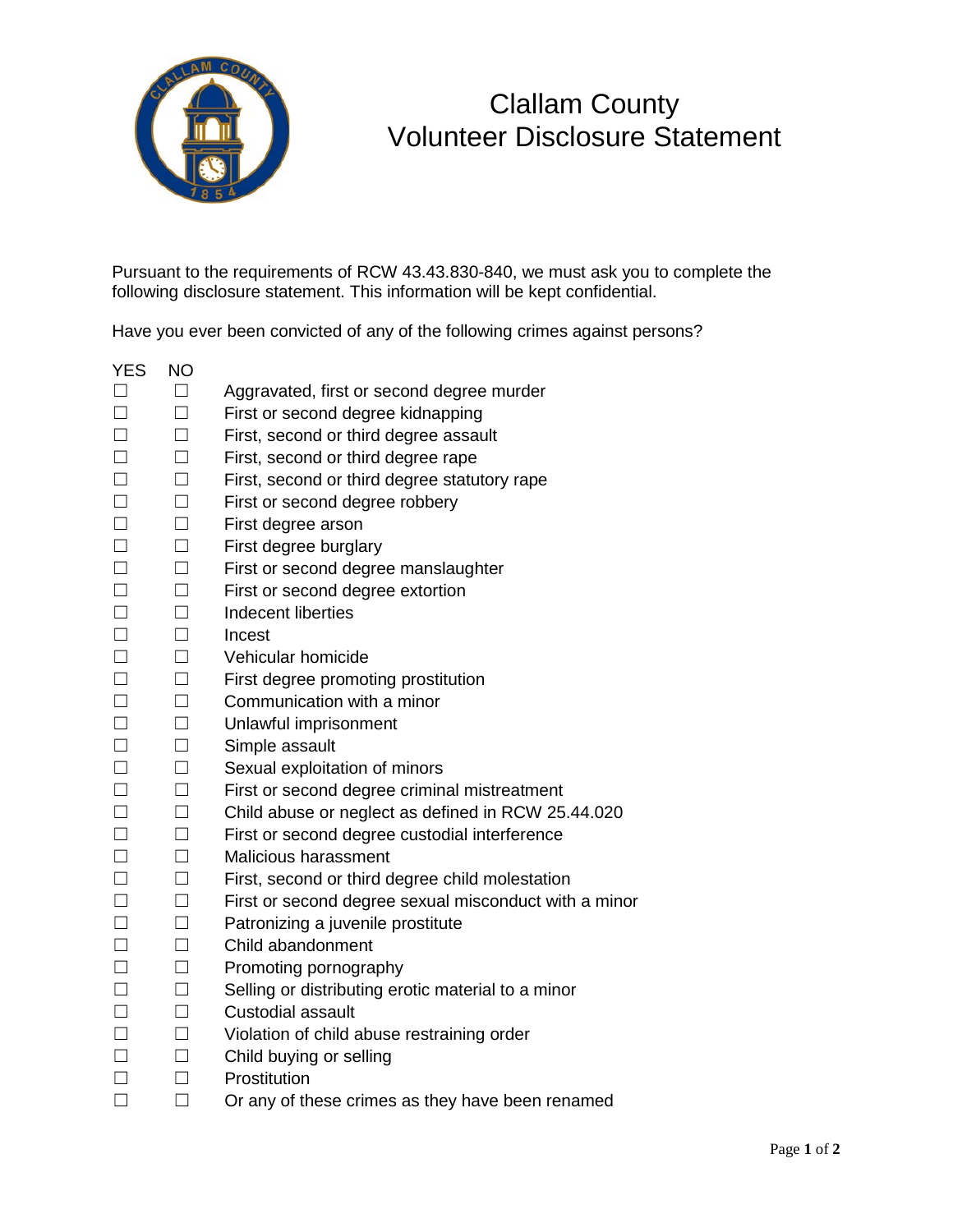

## Clallam County Volunteer Disclosure Statement

If your answer is "yes" to any of the above, please describe and provide the date(s) of the conviction(s) and the sentence(s) imposed.

\_\_\_\_\_\_\_\_\_\_\_\_\_\_\_\_\_\_\_\_\_\_\_\_\_\_\_\_\_\_\_\_\_\_\_\_\_\_\_\_\_\_\_\_\_\_\_\_\_\_\_\_\_\_\_\_\_\_\_\_\_\_\_\_\_\_\_\_\_\_

\_\_\_\_\_\_\_\_\_\_\_\_\_\_\_\_\_\_\_\_\_\_\_\_\_\_\_\_\_\_\_\_\_\_\_\_\_\_\_\_\_\_\_\_\_\_\_\_\_\_\_\_\_\_\_\_\_\_\_\_\_\_\_\_\_\_\_\_\_\_

Has (a) a dependency action, (b) a domestic relations proceeding, or (c) a disciplinary board final decision found you to have sexually assaulted or exploited a minor, or to have physically abused or sexually abused a minor?  $\Box$  YES  $\Box$  NO

If your answer is "yes", please describe and provide the date(s) of the finding(s) and the penalty(ies) imposed.

\_\_\_\_\_\_\_\_\_\_\_\_\_\_\_\_\_\_\_\_\_\_\_\_\_\_\_\_\_\_\_\_\_\_\_\_\_\_\_\_\_\_\_\_\_\_\_\_\_\_\_\_\_\_\_\_\_\_\_\_\_\_\_\_\_\_\_\_\_\_ \_\_\_\_\_\_\_\_\_\_\_\_\_\_\_\_\_\_\_\_\_\_\_\_\_\_\_\_\_\_\_\_\_\_\_\_\_\_\_\_\_\_\_\_\_\_\_\_\_\_\_\_\_\_\_\_\_\_\_\_\_\_\_\_\_\_\_\_\_\_ \_\_\_\_\_\_\_\_\_\_\_\_\_\_\_\_\_\_\_\_\_\_\_\_\_\_\_\_\_\_\_\_\_\_\_\_\_\_\_\_\_\_\_\_\_\_\_\_\_\_\_\_\_\_\_\_\_\_\_\_\_\_\_\_\_\_\_\_\_\_

We may request your fingerprints to obtain from the Washington State Patrol's criminal identification system a report of your record of criminal convictions for offenses against persons, civil adjudications of child abuse, and disciplinary board final decisions. If you are selected before that report is available, YOUR VOLUNTEER POSITION WILL BE CONDITIONAL UPON THE RECEIPT OF A SATISFACTORY REPORT.

You will be notified of the State Patrol's response within ten days after we receive the report. We will make a copy of the report available to you upon your request.

I certify under penalty of perjury that the above information is true, correct and complete. I understand that if I am selected, I can be discharged for any misrepresentation or omission in the above statement. I also understand that if I am selected, my volunteer position is conditioned on your receipt of a satisfactory report from the Washington State Patrol.

Signed in the City of  $\frac{1}{20}$  , Washington, this  $\frac{1}{20}$  day of  $\frac{1}{20}$ , 20\_\_.

**Signature** 

Full Name (print)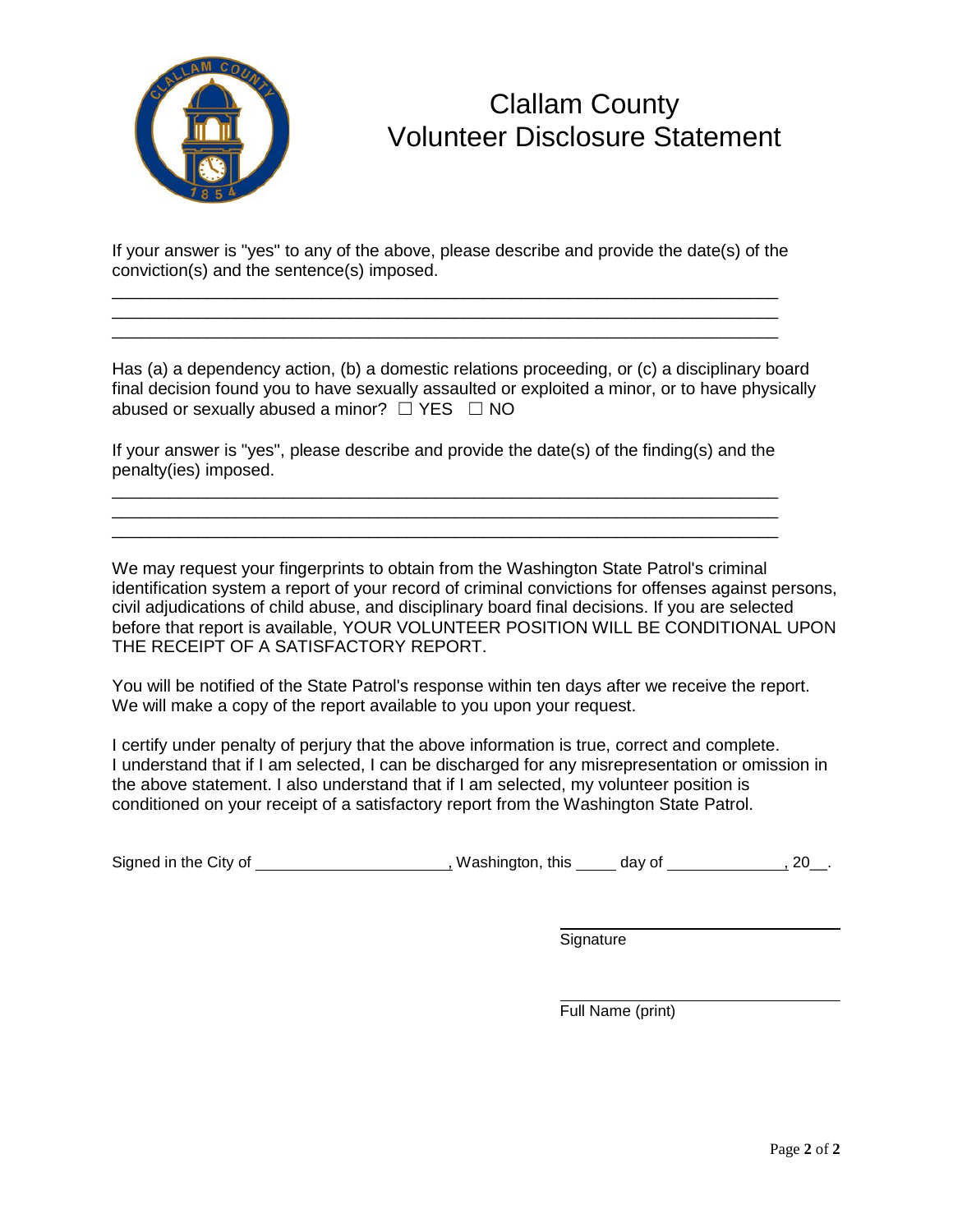

# Volunteer Service Agreement

This agreement entered into by and between CLALLAM COUNTY, a political subdivision of the State of Washington (hereinafter referred to as "County"), and

(hereinafter referred to as "Volunteer").

### **REPRESENTATIONS**

Volunteer desires to have the opportunity to perform a public service and to enhance personal growth providing assistance to the County.

County agrees to provide Volunteer with the opportunity to perform a public service provided that the following terms and conditions are met.

### **AGREEMENTS**

County shall provide Volunteer with the opportunity to perform a public service by providing assistance to the Department of  $\blacksquare$ 

County shall provide supplemental medical insurance through its self-insured program for any covered injury or illness that may occur while Volunteer is performing service as provided herein.

Volunteer agrees to perform the volunteer service as provided for in this agreement with direction and supervision from the County and in compliance with all applicable rules, regulations and laws.

Volunteer agrees to submit complete and accurate record of all time spent in volunteer service, including date of service and position held in accordance with department standards.

Volunteer shall indemnify and hold the County harmless from any negligent action on the part of Volunteer in the performance of the service provided for in this agreement.

Description of activities authorized to be performed (attach job description):

Volunteer certifies that he/she has taken all necessary precautions to be certain that he/she is in proper condition, and states that he/she is in proper condition to participate in the above described duties.

County employee responsible for supervision of Volunteer: \_\_\_\_\_\_\_\_\_\_\_\_\_\_\_\_\_\_\_\_\_\_\_

Period during which such volunteer duties are to be performed:

Dated this day of 20 .

Volunteer Signature

Parental Consent Signature for volunteer under 18 years of age

Clallam County Department Head Signature